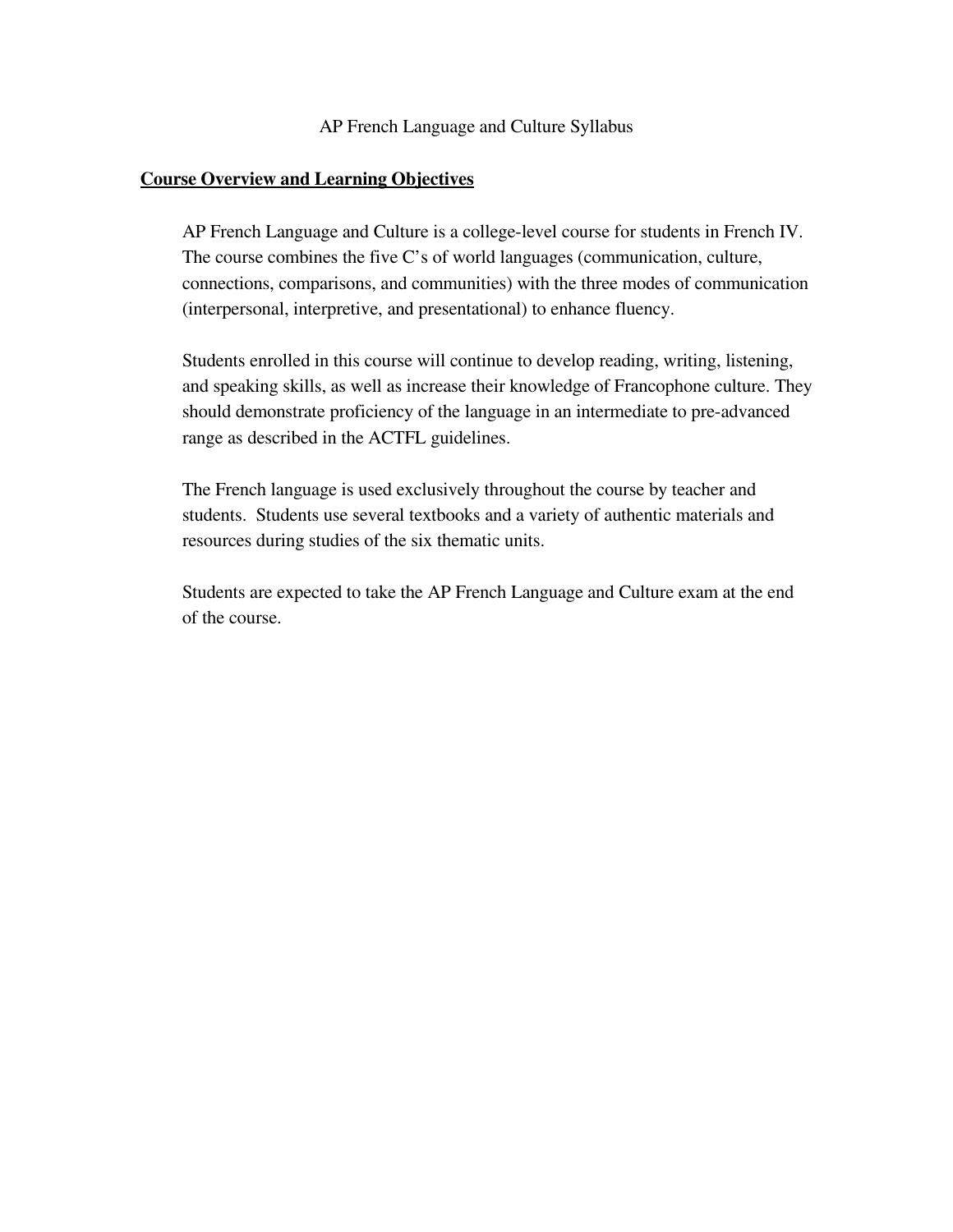## General Thematic Units: Semester 1

### Unit 1: Families and Communities (approx. 6 weeks)

- Study vocabulary and songs associated with family and relationships
- Read and discuss poem "Père Mère"
- Compare and contrast views of growing up in our culture and in Francophone culture (written and spoken)
- Write and present a poem on the above topic
- Read "La Force de l'Amour"
- Students act out an impromptu ending to the above story.
- Read "Le Jour de Mariage".
- Compare and Contrast American and French marriage customs (written and spoken)
- Read excerpt on citizenship (in Ouvertures)
- Yabla assignement: Le Journal-Voter: un droit ou un choix
- Grammar studies in nouns, articles, adj. and adverbs, prepositions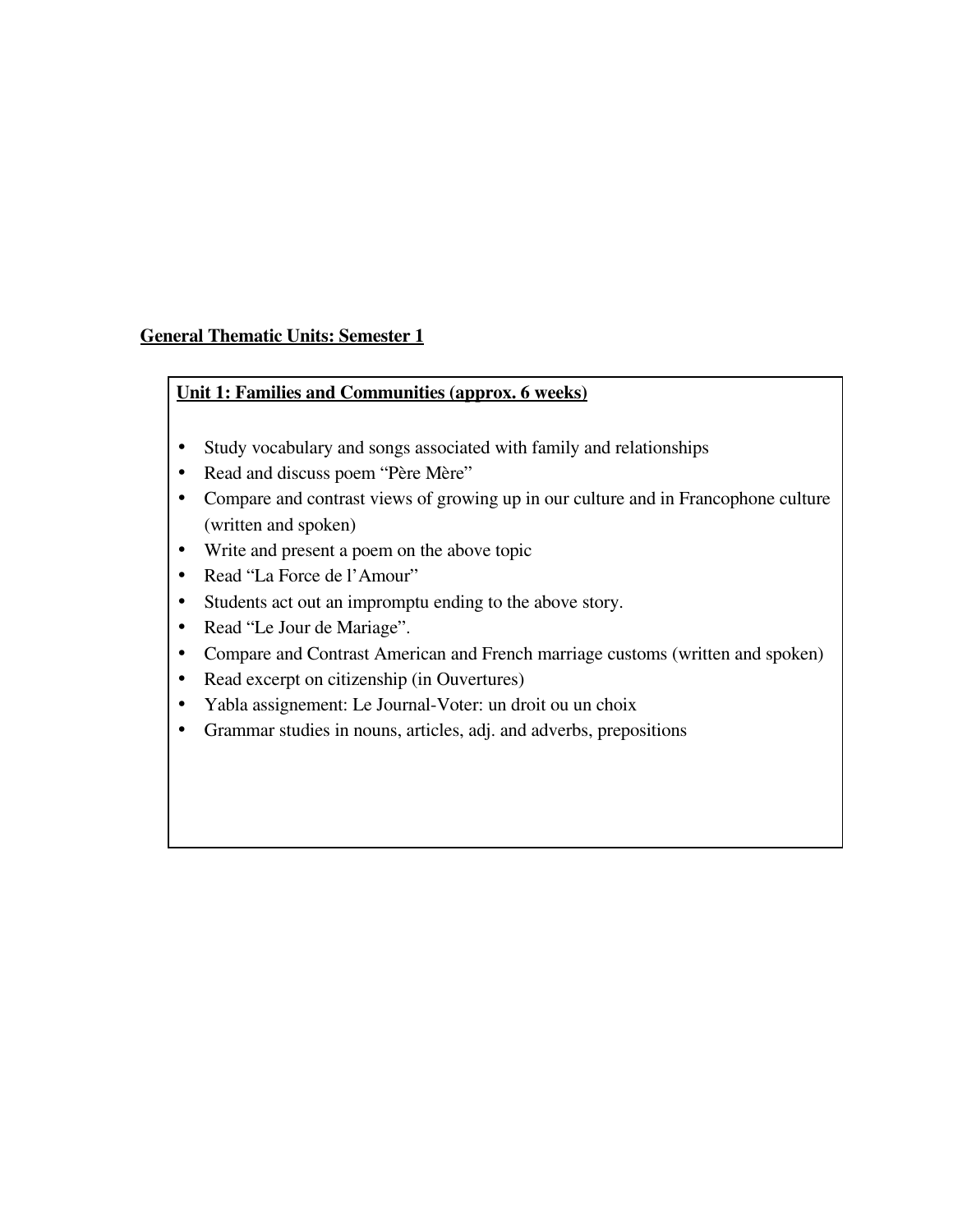## Unit 2: Contemporary Life (approx. 8 weeks)

- Study vocabulary and songs associated with schools, sports, holidays, and travel
- Research and present in groups different aspects of French education system
- Read "Allô maman, j'ai décroché mon bac (www.ouest-france.fr)
- Write a comparison to the bac and American high school graduation.
- Debate as a class, for or against, the system of the bac.
- Reading and writing activities for Yabla, "Le Journal-Publicité anti-calories
- Create and present a "publicité."
- Read excerpt on housing.
- Research to create a realistic floor plan on a poster, of a house or apartment in France to buy or rent. Include price
- Read. "Le Chandail de Hockey," and discuss and write a reaction to the story.
- Read excerpt about holidays in France
- Choose a holiday to present in oral and written form
- Create and present a dialogue : "Où est-ce qu'on voyage?"
- Grammar : Study of verb tenses.

## Unit 3: Science and Technology (approx. 4 weeks)

Study vocabulary and songs associated with technology and inventions

Read and discuss excerpt: "Advantages and disadvantages of the cell phone."

Read and discuss "un appareil qui retranscrit du texte en Braille."

Yabla, « Le Journal-Opérateurs virtuels de portables »

- Group written and presentational projects : timelines of science or technology advances in France
- Read and respond in writing to Pris en flag de fraude par sms
- Listening activity: "Agriculture verticale-Terra Sphere"
- Grammar: Si clauses and associated tenses

General Thematic Units: Semester 2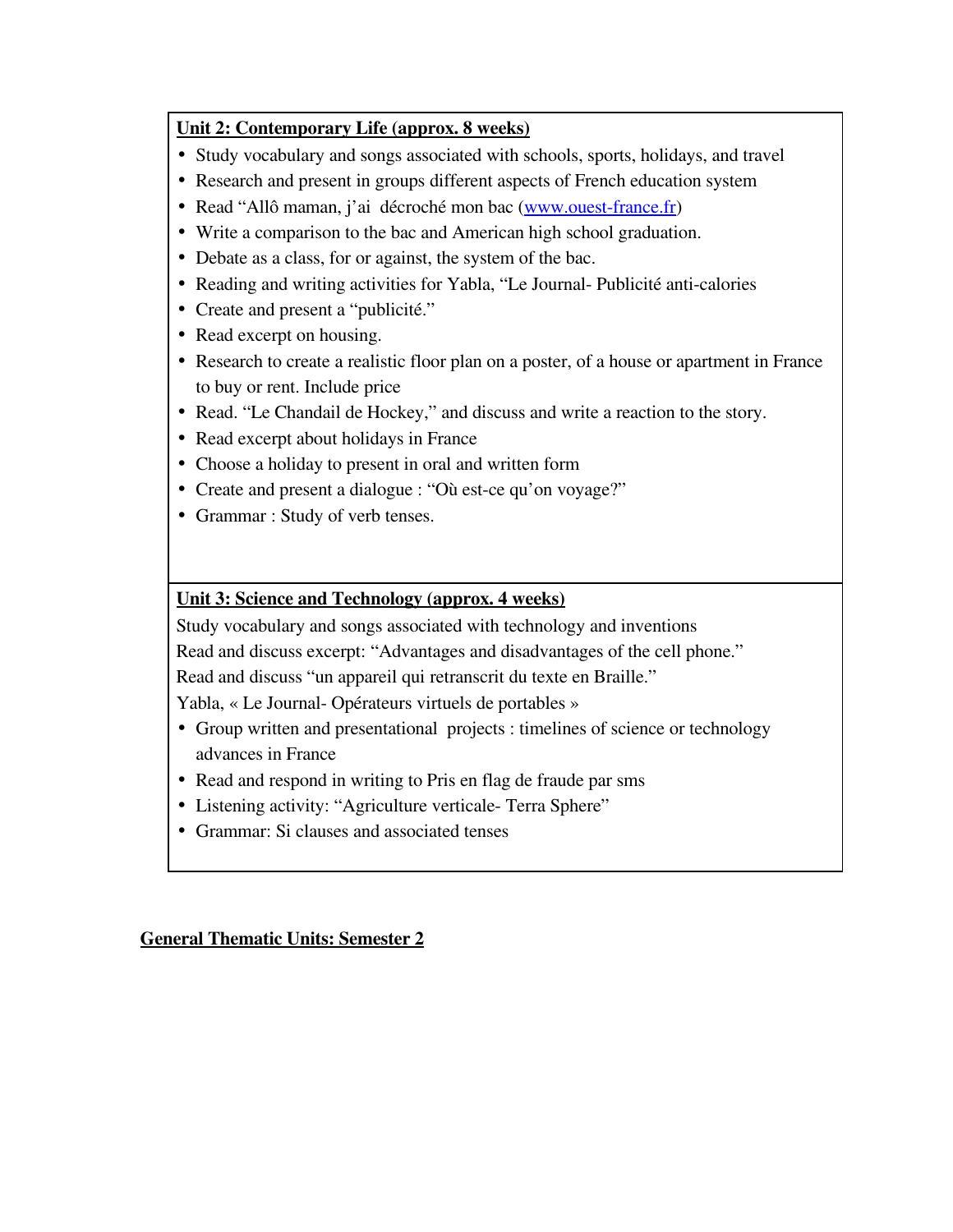# Unit 4: Personal and Public Identities (approx. 7 weeks)

Study vocabulary and songs associated with immigration

Read "La Dernière Classe" and respond in writing

Watch Au Revoir Les Enfants and compare the two main characters with class discussion and in writing.

- Study, analyze , discuss, and participate in various activities regarding multiculturalism, assimilation, values and beliefs through Le Café des Rêves
- Group presentation of a sequel to Café des Rêves.
- Class debate and listening activities on "Grand Lille TV- Sondage: le voile integral" and "Alsace 20 Arlette Grosskost et la burqa" (Yabla)
- Grammar: Interrogatives and negatives

# Unit 5: Global Challenges (approx. 4 weeks)

- Study vocabulary and songs associated with health, nature and the environment.
- Read, illustrate and discuss L'Homme qui plantait les arbres.
- Watch film L'Homme qui plantait les arbres and write about a person who has made a difference.
- Listening and writing activities (Yabla) Télé Miroir: Un kit de survie offert aux SDF
- Study and sing the song « Aux Arbres Citoyens » by Yannick Noah
- Listening activity (Yabla) Alsace 20- Pourquoi le bio est-il important
- Make a healthy dish, sharing recipe, ingredients, caloric content, etc.
- Read and discuss Medicins San Frontières (Sur le Vif) excerpt
- Read and discuss "Liberté" (Paul Éluard)
- Write a poem entitled "La Paix."
- Grammar: Pronouns

# Unit 6: Beauty and Aesthetics (Approx. 7 weeks)

- Study vocabulary and songs associated with the arts.
- Read about and express preferences for current artists (Imaginez)
- Read and perform Le Fantome de L'Opéra (or excerpt of Les Misérables)
- Read and analyze Il Pleure dans Mon Coeur (Paul Verlaine)
- Read and discuss excerpt of Candide.
- Listening activity: Le Petit Prince
- Watch film Les Parapluies de Cherbourg. Write journal entries as if you were Geneviève.
- Read excerpt of Moderato Cantabile and make predictions for l'enfant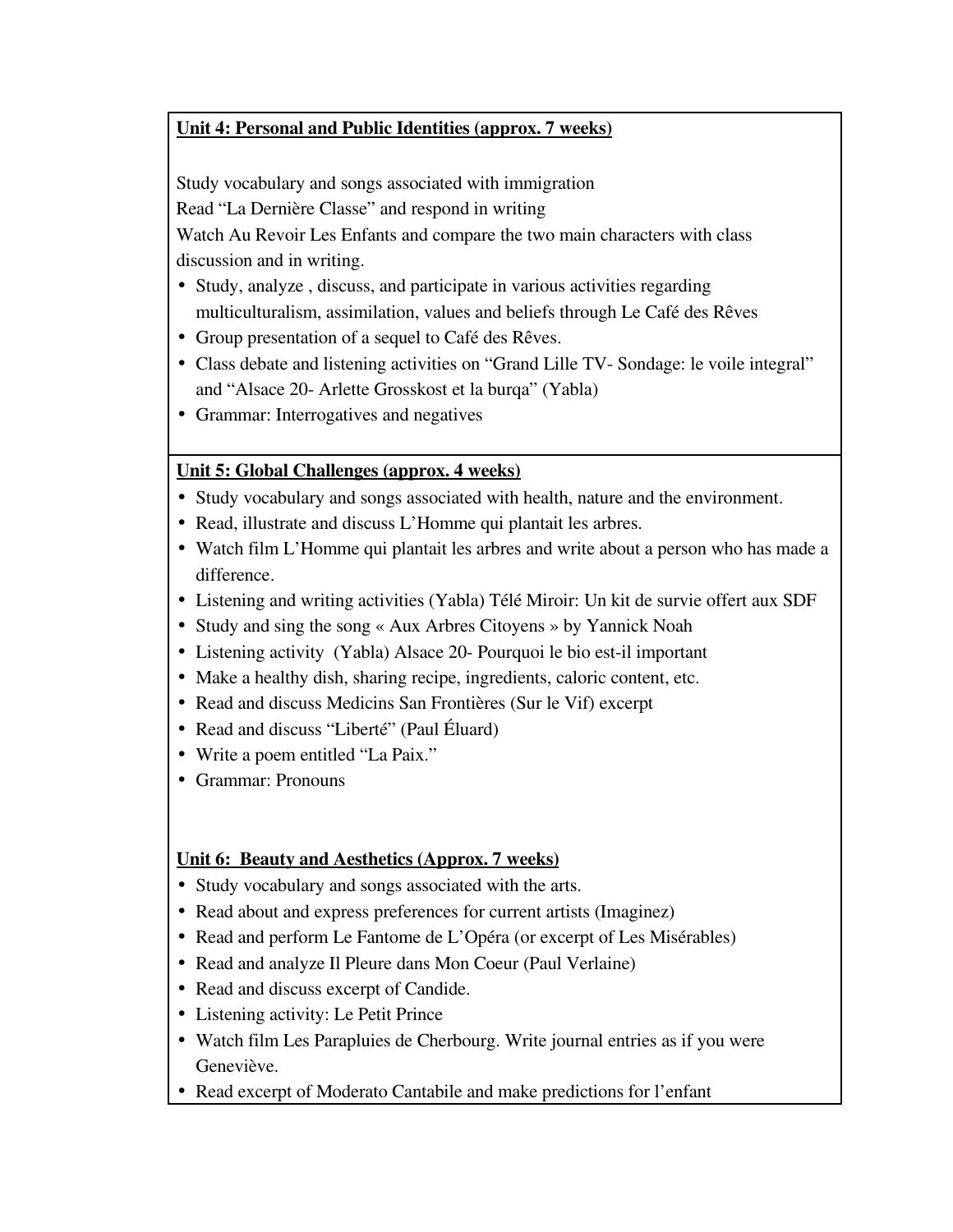• AP Practice exercises

Teaching Strategies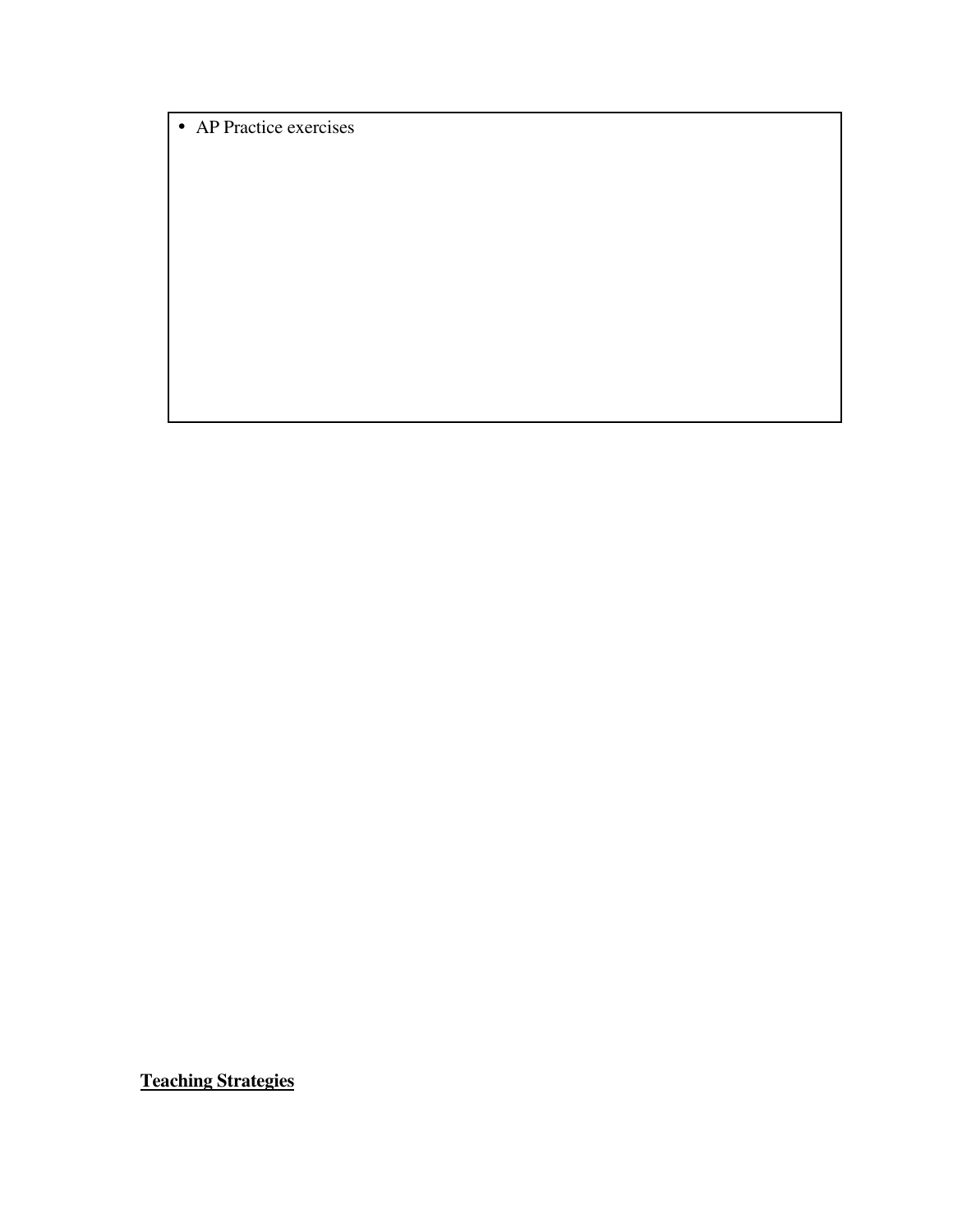Use of only the French language - by the teacher and the students – enhances the level of all four skills (reading, writing, listening, and speaking) in everyday learning. There is an emphasis on daily communication with a paired partner, in small groups, or a whole class presentation. This can be in the form of activities, peer reviews, and dialogues. Students receive an informal grade twice a month on communicating in French. Two to three times a week, other grades are taken for each student. The following is a description of those activities and assessments in the four skills.

### Speaking Proficiency

Speaking practice is required everyday in some type of form. I will use the thematic unit "Families and Communities," to demonstrate examples of speaking activities within one thematic unit.

The study of vocabulary would require students to ask and answer questions using the vocabulary, sing the corresponding song(s), and to participate in discussions about family and relationships. After reading the poem, "Père Mère, there are oral questions which lead to discussion and often debates on growing up in America and France. Students then do "une orale" where they present their views of growing up to an audience (in small groups first, then to me). Presentations of the poem that students write are done in small groups and generate discussions. When contrasting French and American wedding customs, students perform and narrate a mock wedding from each culture. The Yabla (or various other internet assignments) are meant to enhance all four skills, thus this particular example ("Voter: un droit ou un choix") will generate a class vote and then a debate on voters' rights and choices.

Grammar studies are mainly done as homework assignments , however, we always discuss and check these activities in French together. Students must ask their questions in French, and I answer and explain exclusively in French.

We have no language labs, but frequently use DVRs and a portable Mac lab to record student speaking samples, grade them, and create classroom based listening activities as well. DVRs are also used for AP exam speaking practice.

In the bibliography, there are example websites students use to respond in writing and/or spoken French. The articles or excerpts from the websites differ according to current events, and which thematic unit we are studying.

#### Listening Proficiency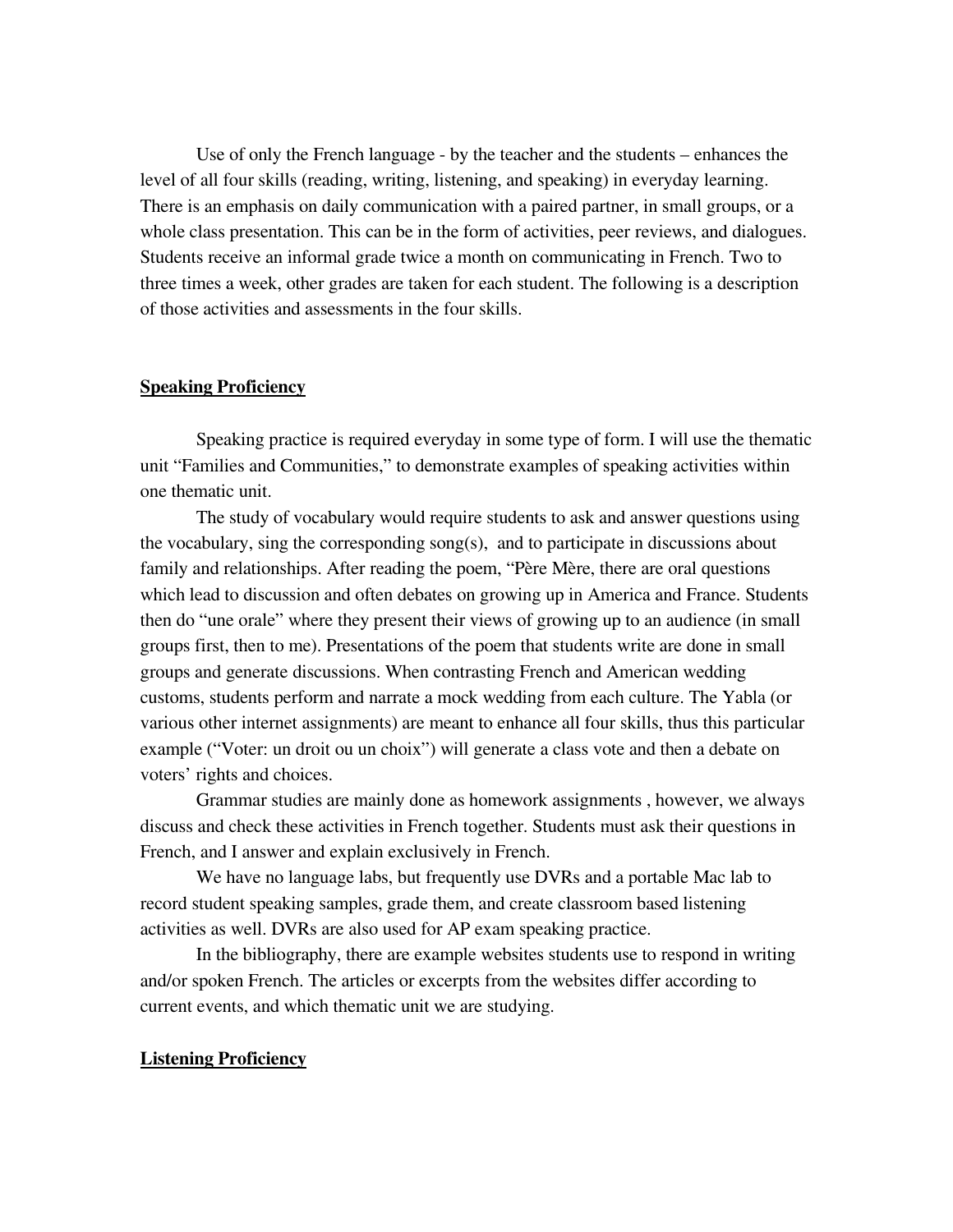This class is conducted exclusively in French, and the students speak French outside of the class with me and each other as well. For a summer assignment, students find a French song that relates to one of the six themes, and burn the song to a CD. Songs (from this assignment, from Yabla and other internet sources, and from AP workshops) are sung, listened to for comprehension and analysis, and are sometimes memorized. Students download the music to their ipods for practice and fun.

 Other listening activities include, but are not limited to, comprehension questions and prompts, internet listening excerpts, interviews among students, discussions, "verbe du jour" quizzes, Yabla activities, dialogues, role-playing, debates, performances of literary works, and structured practices for the AP exam.

### Reading Proficiency

Students read from a variety of materials on a weekly basis: various literary excerpts from different Francophone regions, authentic newspaper and magazine articles (some from the Internet), and Yabla topics. Responding to the readings is usually done in written form first (answering multiple choice and true/false questions while justifying the answers, answering short answer questions with justification, or writing responses to a reading in their writing journals). These responses are then used for discussion/debate activities.

Periodically throughout the year, there is structured practice for the reading section of the AP exam.

#### Writing Proficiency

Writing is required at least twice per week. This includes using thematic vocabulary to the fullest extent. Students are encouraged to write "quantité et qualité." They write reactions to literary works, film clips, and movies. These are usually timed writings in class. Every two weeks, students are given a take home writing assignment with a rubric of expectations that I use to grade. I underline errors and make a list of most common errors to share with the class. Students then correct their writing assignment, and they hand it back in.

During the second semester, journal writings include the current thematic unit concepts with previous AP style writing questions. These writings are timed in class, and take place at least twice a week.

Other writings include reactions to Internet and magazine articles, movie clips and movies, dictées, reactions to Yabla, poetry, and skit writing.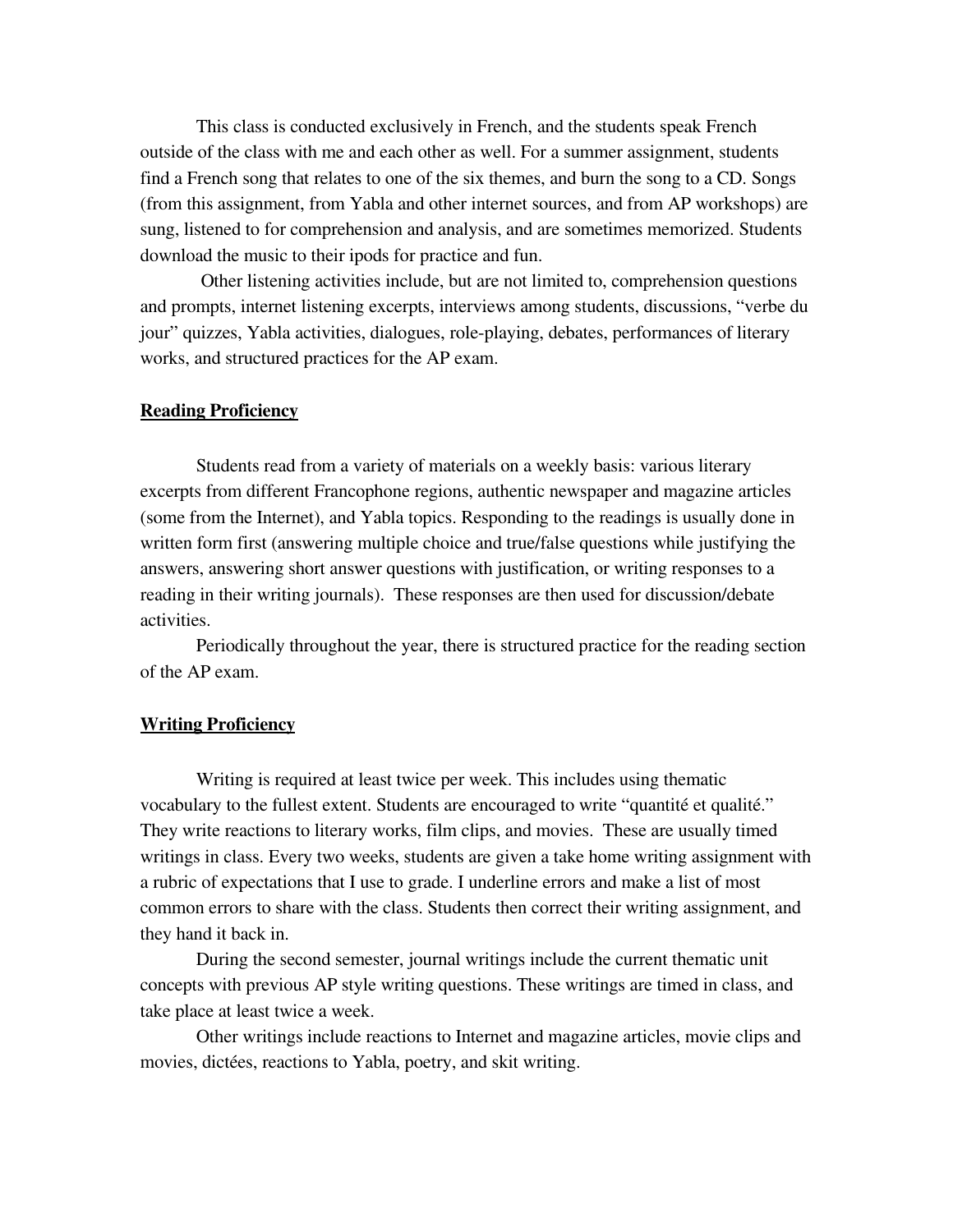Students practice assessment of writing for the AP exam through peer revision, self-correction, and studying samples and scoring from former tests.

### Course Materials

- Lenard, Yvone, Trésors du Temps McGraw-Hill, Glencoe, 2005
- Renaud, Simone, and Van Hooff, Dominique. En Bonne Forme, Houghton Mifflin Co., 2007

### Supplementary Textbooks and Resources

- Mitschke, Cherie. Imaginez Vista Higher Learning, 2008
- Blood, Elizabeth, and Mobarek, Yasmina. Intrigue Pearson Prentice Hall, 2007
- Siskin, H. Jay, and Field, Thomas, and Storme, Julie. Overtures John Wilet and Sons, 2006
- Moore, Olin, and Meiden, Walter. Onze Contes Houghton Mifflin, 1957
- Williams, Ann, and Grace, Carmen, and Roche, Christian, Bien Vu, Bien Dit McGraw-Hill, 2008
- Coursaget, Cathrine, and Myers, Micheline. Breaking the French Barrier John Connor, 2007
- Coffman Crocker, Mary. Schaum's Outline of French Grammar McGraw-Hill, 1999